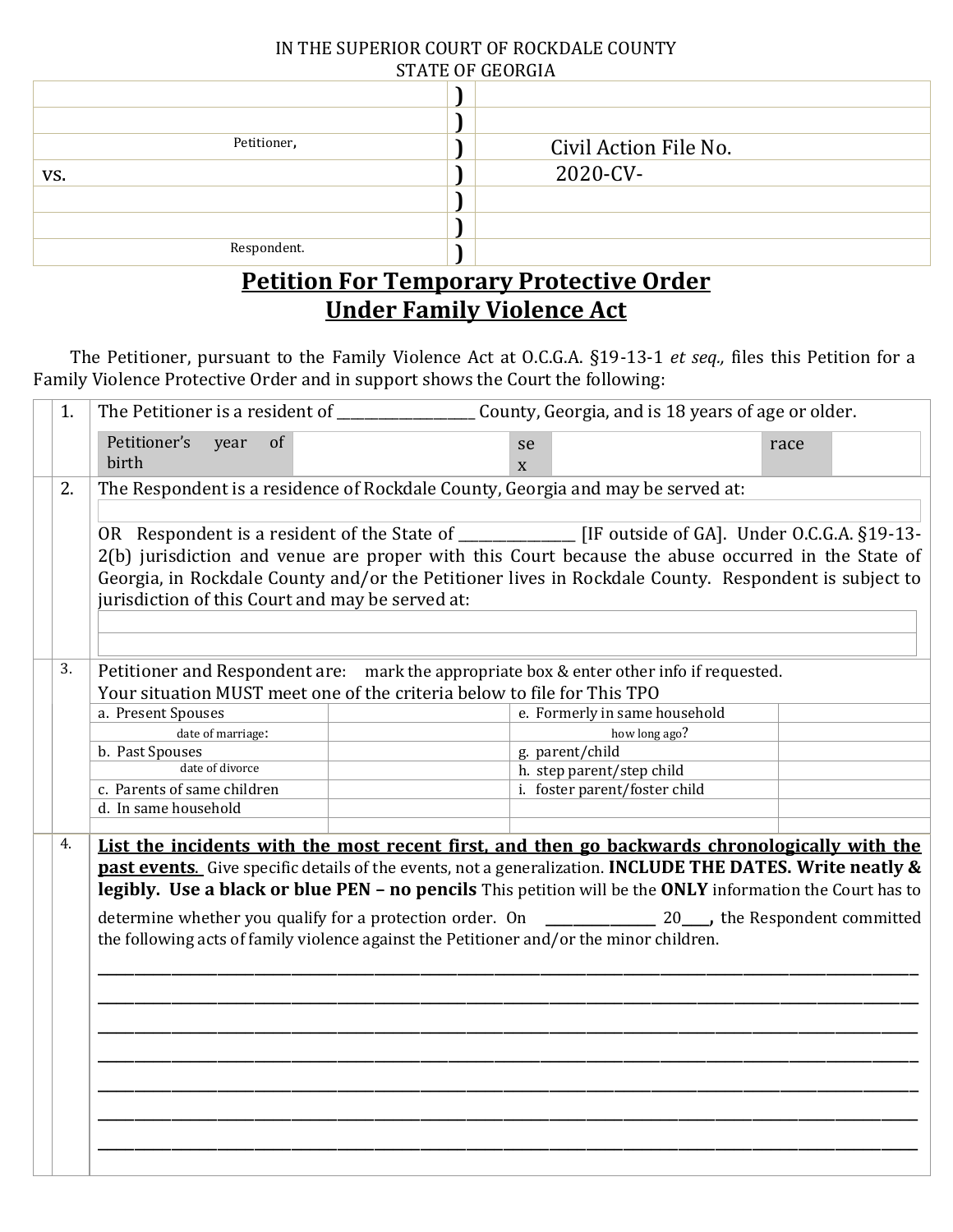Petitioner is in reasonable fear for Petitioner's own safety and/or the safety of the minor children.

5. At other/past times the Respondent has committed other such acts, including, but not limited to:  $\mathcal{L}_\mathcal{L} = \mathcal{L}_\mathcal{L} = \mathcal{L}_\mathcal{L} = \mathcal{L}_\mathcal{L} = \mathcal{L}_\mathcal{L} = \mathcal{L}_\mathcal{L} = \mathcal{L}_\mathcal{L} = \mathcal{L}_\mathcal{L} = \mathcal{L}_\mathcal{L} = \mathcal{L}_\mathcal{L} = \mathcal{L}_\mathcal{L} = \mathcal{L}_\mathcal{L} = \mathcal{L}_\mathcal{L} = \mathcal{L}_\mathcal{L} = \mathcal{L}_\mathcal{L} = \mathcal{L}_\mathcal{L} = \mathcal{L}_\mathcal{L}$ 

 $\mathcal{L} = \{ \mathcal{L} = \{ \mathcal{L} = \{ \mathcal{L} = \{ \mathcal{L} = \{ \mathcal{L} = \{ \mathcal{L} = \{ \mathcal{L} = \{ \mathcal{L} = \{ \mathcal{L} = \{ \mathcal{L} = \{ \mathcal{L} = \{ \mathcal{L} = \{ \mathcal{L} = \{ \mathcal{L} = \{ \mathcal{L} = \{ \mathcal{L} = \{ \mathcal{L} = \{ \mathcal{L} = \{ \mathcal{L} = \{ \mathcal{L} = \{ \mathcal{L} = \{ \mathcal{L} = \{ \mathcal{L} = \{ \mathcal{$ 

There is substantial likelihood that the Respondent will commit such acts of violence against the Petitioner and minor child/ren in the immediate future if relief is not granted as provided pursuant to O.C.G.A. §19-13-4.

Instructions: Check & initial the paragraphs below that apply to your case. Fill in the information needed by

each paragraph you check.

| 7.                                                                                                                                                                          | Petitioner and Respondent are the parents of ______ child/ren under the age of 18. Their names,                                                                                                                                                                                                                                             |               |              |                |
|-----------------------------------------------------------------------------------------------------------------------------------------------------------------------------|---------------------------------------------------------------------------------------------------------------------------------------------------------------------------------------------------------------------------------------------------------------------------------------------------------------------------------------------|---------------|--------------|----------------|
|                                                                                                                                                                             | birth dates, sex and ages are: (Children you and the other party have together.)                                                                                                                                                                                                                                                            |               |              |                |
|                                                                                                                                                                             |                                                                                                                                                                                                                                                                                                                                             | YOB:          | Sex:         | Age:           |
|                                                                                                                                                                             |                                                                                                                                                                                                                                                                                                                                             | YOB:          | Sex:         | Age:           |
|                                                                                                                                                                             |                                                                                                                                                                                                                                                                                                                                             | YOB:          | Sex:         | Age:           |
|                                                                                                                                                                             |                                                                                                                                                                                                                                                                                                                                             | <b>YOB</b>    | Sex:         | Age:           |
|                                                                                                                                                                             |                                                                                                                                                                                                                                                                                                                                             | YOB:          | Sex:         | Age:           |
|                                                                                                                                                                             | These children have lived only with Petitioner and Respondent for the past five (5) years. (If the<br>children have not resided only with the Petitioner and Respondent for the last five years, give<br>names of the person, their addresses and dates the child/ren resided with them) are there any<br>pending<br>custody<br>in<br>cases | court?<br>any | If<br>yes,   | what<br>court: |
| 8.                                                                                                                                                                          | The parties are not married and the Respondent HAS or HAS NOT legitimated the child/ren of the<br>parties.                                                                                                                                                                                                                                  |               |              |                |
| 9.                                                                                                                                                                          | Petitioner DOES or DOES NOT have knowledge concerning custody or claims of custody<br>concerning these child/ren including divorce, separation, juvenile and DFCS cases. Specify court<br>and type of case (if applicable) Is there any type of custody case pending at this time?                                                          |               |              |                |
| 10.<br>Petitioner has the following minor children living with Petitioner whom the Petitioner wishes<br>protected from the Respondent and included in the Protective Order. |                                                                                                                                                                                                                                                                                                                                             |               |              |                |
|                                                                                                                                                                             | (This is for your children by another relationship, marriage, etc. that live with you.)                                                                                                                                                                                                                                                     |               |              |                |
|                                                                                                                                                                             |                                                                                                                                                                                                                                                                                                                                             | YOB:          | Sex:         | Age:           |
|                                                                                                                                                                             |                                                                                                                                                                                                                                                                                                                                             | YOB:<br>YOB:  | Sex:<br>Sex: | Age:           |
|                                                                                                                                                                             |                                                                                                                                                                                                                                                                                                                                             |               |              | Age:           |
| 11.                                                                                                                                                                         | Petitioner believes Respondent has a criminal record and has committed the following crimes:                                                                                                                                                                                                                                                |               |              |                |
|                                                                                                                                                                             |                                                                                                                                                                                                                                                                                                                                             |               |              |                |
|                                                                                                                                                                             |                                                                                                                                                                                                                                                                                                                                             |               |              |                |
| 12.                                                                                                                                                                         | Petitioner fears that if Respondent learns of Petitioner's current address that Respondent will<br>hurt or injure Petitioner or Petitioner's immediate family. Respondent requests that Respondent<br>not be informed of Petitioner's current residence. (if respondent does not know where you are<br>located currently)                   |               |              |                |
| 13.                                                                                                                                                                         | Petitioner is dependent upon the family residence for shelter for the Petitioner and/or minor<br>child/ren and asks that Petitioner be granted the temporary use and possession of said residence,<br>located at:                                                                                                                           |               |              |                |
| 14.                                                                                                                                                                         | Petitioner and minor child/ren are dependent upon the Respondent for support and requests that                                                                                                                                                                                                                                              |               |              |                |
|                                                                                                                                                                             |                                                                                                                                                                                                                                                                                                                                             |               |              |                |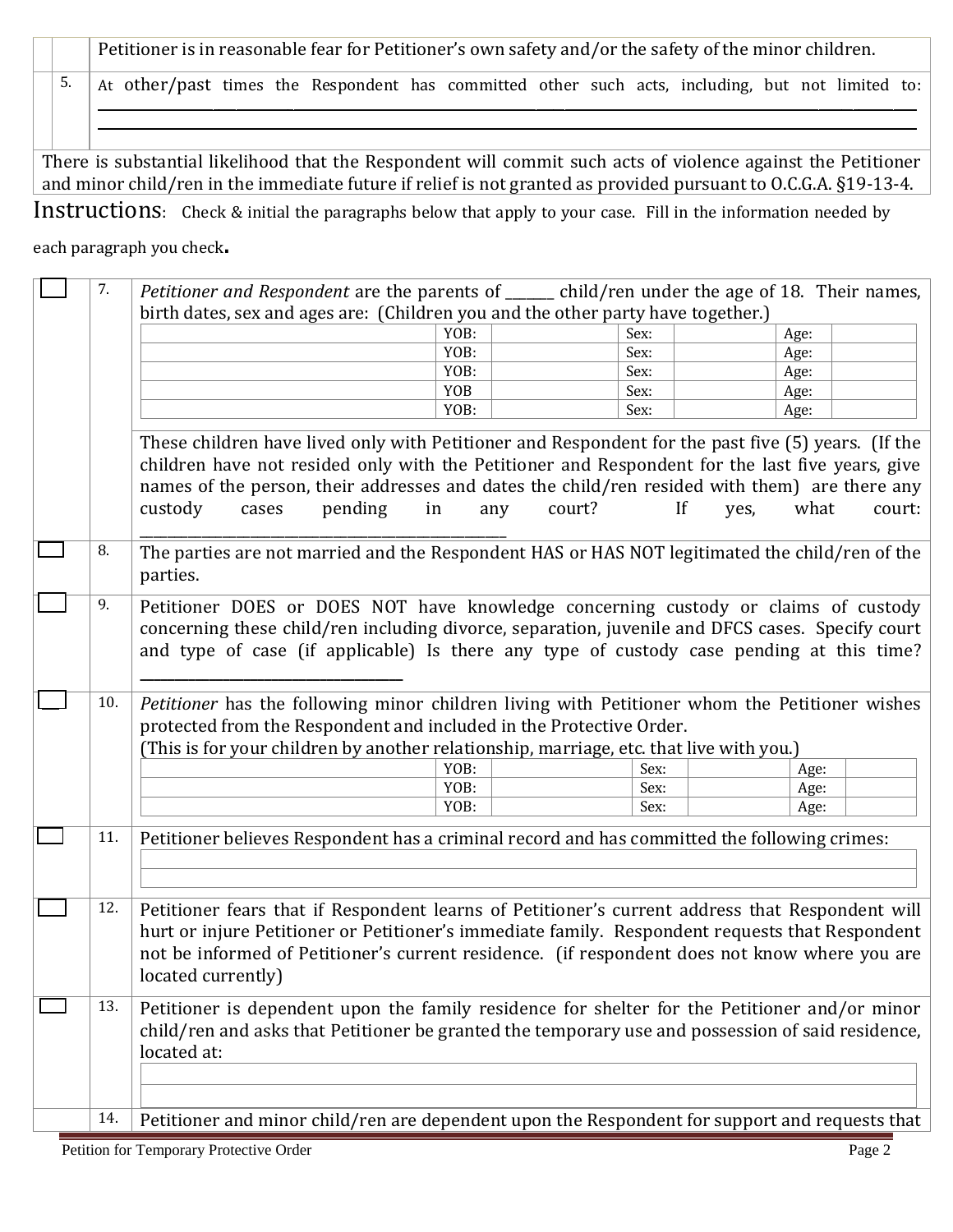|                                                                                                               |                                                                                                                                   | Petitioner be awarded temporary child support. (you will make this request at the hearing.)                                                                                                                                       |  |
|---------------------------------------------------------------------------------------------------------------|-----------------------------------------------------------------------------------------------------------------------------------|-----------------------------------------------------------------------------------------------------------------------------------------------------------------------------------------------------------------------------------|--|
|                                                                                                               | 15.                                                                                                                               | Petitioner is dependent upon the Respondent for support and asks that Petitioner be awarded<br>temporary support. (you will make this request at the hearing.)                                                                    |  |
|                                                                                                               | 16.                                                                                                                               | The minor children are currently in the possession of the Petitioner/Respondent.<br>circle<br>a.<br>appropriate<br>b. Are you requesting temporary custody and sole possession of the children?                                   |  |
|                                                                                                               | Petitioner asks that the Respondent return the following assets/property of the Petitioner.<br><b>THEREFORE, Petitioner asks:</b> |                                                                                                                                                                                                                                   |  |
|                                                                                                               |                                                                                                                                   |                                                                                                                                                                                                                                   |  |
|                                                                                                               | (a)                                                                                                                               | That the Court set a hearing no later than thirty (30) days from the filing of the Petition and direct<br>Respondent to appear before this Court and show any reasons why the demands of the Petitioner should<br>not be granted. |  |
| (b)<br>That the Respondent be served a copy of the Petition and Ex Parte Protective Order as required by law. |                                                                                                                                   |                                                                                                                                                                                                                                   |  |
|                                                                                                               | (c)                                                                                                                               | That this Court direct law enforcement to enforce this Order.                                                                                                                                                                     |  |
|                                                                                                               | (d)                                                                                                                               | That the Court direct Respondent to stop abusing, harassing and intimidating the Petitioner and/or the<br>minor child/ren.                                                                                                        |  |
|                                                                                                               | (e)                                                                                                                               | That this Court restrain and enjoin Respondent from having any direct or indirect contact with the<br>Petitioner and/or the minor child/ren;                                                                                      |  |
|                                                                                                               | (f)<br>That this Court order that Respondent be enjoined from approaching within 100 yards of Petitioner.                         |                                                                                                                                                                                                                                   |  |
|                                                                                                               | That this Court make findings of fact and conclusions of law concerning the issues in this case;<br>(g)                           |                                                                                                                                                                                                                                   |  |
|                                                                                                               | (h)<br>That Petitioner have such other and further relief as the Court may deem just and proper;                                  |                                                                                                                                                                                                                                   |  |
|                                                                                                               | (i)                                                                                                                               | That this Court issue a Temporary Protective Order to Petitioner.                                                                                                                                                                 |  |

## **Check & initial the following paragraphs that you request the Court award to you. Fill in the information needed by each paragraph selected.**

| Respondent to vacate the residence at:                                                                                                                                                                                                                                                                                                                                                                                                                                        |
|-------------------------------------------------------------------------------------------------------------------------------------------------------------------------------------------------------------------------------------------------------------------------------------------------------------------------------------------------------------------------------------------------------------------------------------------------------------------------------|
|                                                                                                                                                                                                                                                                                                                                                                                                                                                                               |
| grant Petitioner exclusive temporary use and possession of the residence at                                                                                                                                                                                                                                                                                                                                                                                                   |
| and all personal property of the parties located at the family residence and Petitioner's current residence<br>with the exception of Respondent's personal clothing. Rockdale County Sheriff's Department shall assist<br>Petitioner in returning to the family residence and in ensuring that the Respondent vacates said<br>residence and that all keys, garage door openers and other security devices to the family residence are<br>secured and given to the Petitioner. |
| order Respondent to provide suitable alternate housing for Petitioner and/or the minor child/ren.                                                                                                                                                                                                                                                                                                                                                                             |
| the Petitioner has vacated the residence and does not request temporary use and possession of the<br>residence at this time.                                                                                                                                                                                                                                                                                                                                                  |
| order Respondent to stay away from Petitioner's and/or the minor child/ren's place of residence, place<br>of employment, and/or school.                                                                                                                                                                                                                                                                                                                                       |
| order Respondent's visitation with the minor child/ren be suspended until a hearing is held.                                                                                                                                                                                                                                                                                                                                                                                  |
| order Respondent to pay Petitioner child support for the minor child/ren.                                                                                                                                                                                                                                                                                                                                                                                                     |
| order Respondent to pay spousal support for Petitioner;                                                                                                                                                                                                                                                                                                                                                                                                                       |
| order that Petitioner's current address be kept confidential.                                                                                                                                                                                                                                                                                                                                                                                                                 |